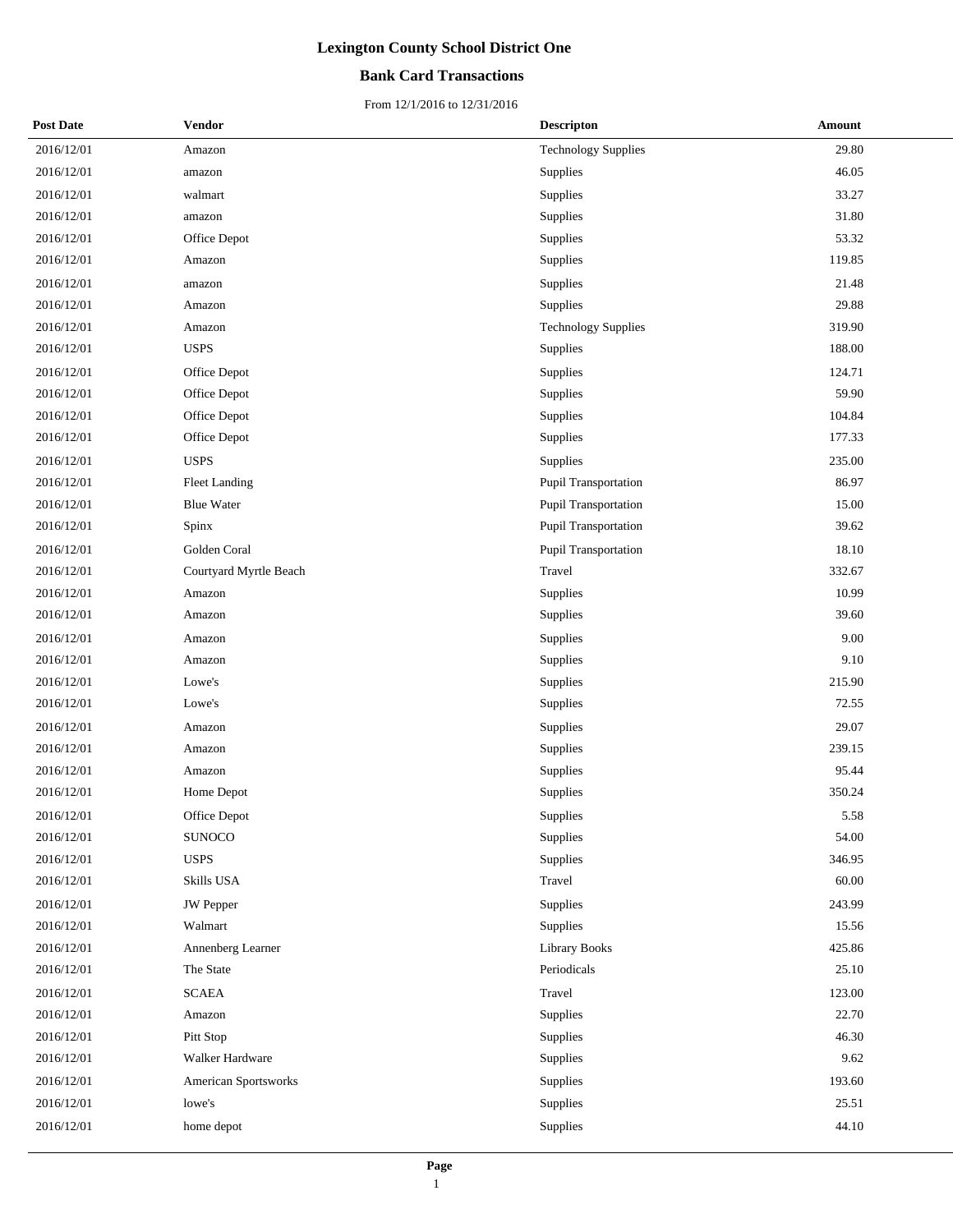## **Bank Card Transactions**

| <b>Post Date</b> | Vendor                      | <b>Descripton</b>       | Amount |  |
|------------------|-----------------------------|-------------------------|--------|--|
| 2016/12/01       | Murphy Express              | Supplies                | 49.17  |  |
| 2016/12/01       | Lowe's                      | Supplies                | 177.10 |  |
| 2016/12/01       | Lowe's                      | Supplies                | 89.60  |  |
| 2016/12/01       | Murphy Express              | Supplies                | 77.07  |  |
| 2016/12/01       | Lowe's                      | Supplies                | 71.63  |  |
| 2016/12/01       | Walmart                     | Supplies                | 33.21  |  |
| 2016/12/01       | Walmart                     | Supplies                | 61.99  |  |
| 2016/12/01       | Lowe's                      | Supplies                | 60.55  |  |
| 2016/12/01       | Recycling Bin.com           | Supplies                | 266.43 |  |
| 2016/12/01       | Office Depot                | Supplies                | 64.17  |  |
| 2016/12/01       | Amazon                      | Supplies                | 23.83  |  |
| 2016/12/01       | Walmart                     | Supplies                | 42.22  |  |
| 2016/12/01       | Office Depot                | Supplies                | 56.47  |  |
| 2016/12/01       | Press Plus                  | Periodicals             | 8.95   |  |
| 2016/12/01       | The Smoke House             | Supplies                | 118.24 |  |
| 2016/12/01       | <b>IGA</b>                  | Supplies                | 5.96   |  |
| 2016/12/01       | <b>IGA</b>                  | Supplies                | 27.88  |  |
| 2016/12/01       | Gilbert Paint and Body      | Repairs and Maintenance | 251.29 |  |
| 2016/12/01       | <b>CK</b> Parts             | Supplies                | 149.28 |  |
| 2016/12/01       | <b>CK</b> Parts             | Supplies                | 520.30 |  |
| 2016/12/01       | Huber Supply                | Supplies                | 94.79  |  |
| 2016/12/01       | Mayer710                    | Supplies                | 114.07 |  |
| 2016/12/01       | Whaley Parts and Supply     | Supplies                | 139.17 |  |
| 2016/12/01       | Auto Zone                   | Supplies                | 17.10  |  |
| 2016/12/01       | Lowes                       | Supplies                | 12.03  |  |
| 2016/12/01       | Whaley Parts and Supply     | Supplies                | 58.98  |  |
| 2016/12/01       | Gateway Supply Company      | Supplies                | 6.63   |  |
| 2016/12/01       | <b>Advance Auto Parts</b>   | Supplies                | 13.90  |  |
| 2016/12/01       | Gateway Supply              | Supplies                | 108.49 |  |
| 2016/12/01       | Lowes                       | Supplies                | 35.52  |  |
| 2016/12/01       | Electric Control and Supply | Supplies                | 95.77  |  |
| 2016/12/01       | Lowes                       | Supplies                | 37.40  |  |
| 2016/12/01       | Pro Kitchen                 | Supplies                | 91.08  |  |
| 2016/12/01       | Lowes                       | Supplies                | 106.63 |  |
| 2016/12/01       | <b>CK</b> Parts             | Supplies                | 156.22 |  |
| 2016/12/01       | <b>General Sales</b>        | Supplies                | 139.10 |  |
| 2016/12/01       | Lowes                       | Supplies                | 18.68  |  |
| 2016/12/01       | <b>CK</b> Parts             | Supplies                | 35.36  |  |
| 2016/12/01       | Whaley Parts & Supply       | Supplies                | 6.42   |  |
| 2016/12/01       | Whaley Parts and Supply     | Supplies                | 55.24  |  |
| 2016/12/01       | Pro Kitchen                 | Supplies                | 643.59 |  |
| 2016/12/01       | Whaley Parts and Supply     | Supplies                | 28.22  |  |
| 2016/12/01       | Whaley Parts and Supply     | Supplies                | 366.11 |  |
| 2016/12/01       | CK Parts                    | Supplies                | 360.08 |  |
| 2016/12/01       | Triangle Safe and Lock      | Supplies                | 17.98  |  |
|                  |                             |                         |        |  |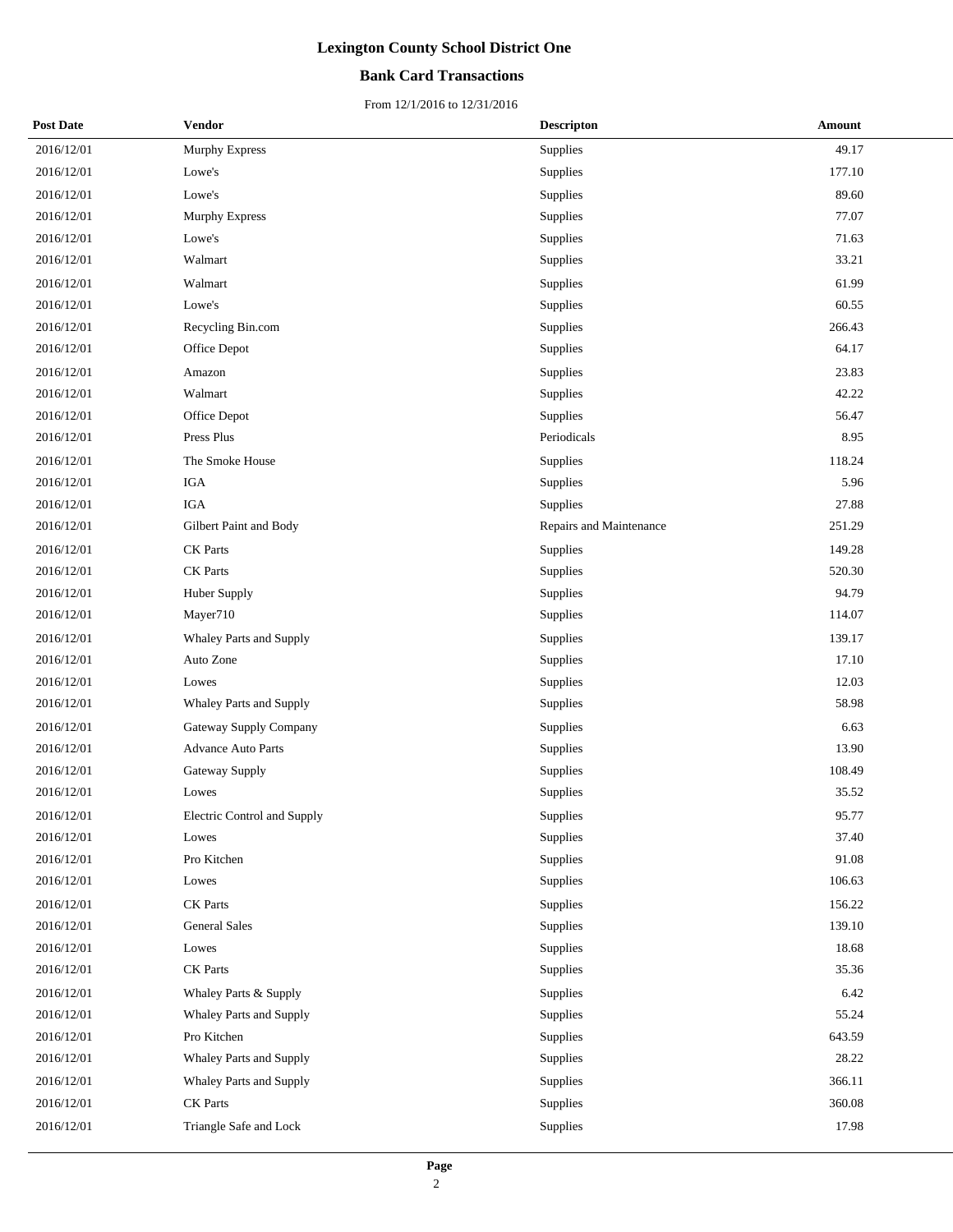## **Bank Card Transactions**

| <b>Post Date</b> | Vendor                                | <b>Descripton</b> | Amount |
|------------------|---------------------------------------|-------------------|--------|
| 2016/12/01       | Whaley Parts and Supply               | Supplies          | 135.31 |
| 2016/12/01       | CK Parts                              | Supplies          | 360.07 |
| 2016/12/01       | Whaley Parts and Supply               | Supplies          | 30.23  |
| 2016/12/01       | Mayer710                              | Supplies          | 85.68  |
| 2016/12/01       | JW Pepper                             | Pupil Activity    | 575.99 |
| 2016/12/01       | Math association America              | Pupil Activity    | 263.00 |
| 2016/12/01       | <b>ACDA</b> (American Choral Director | Pupil Activity    | 125.00 |
| 2016/12/01       | NAFME (National Asoc. for Musi        | Pupil Activity    | 125.00 |
| 2016/12/01       | Walmart                               | Pupil Activity    | 42.45  |
| 2016/12/01       | Target                                | Pupil Activity    | 14.12  |
| 2016/12/01       | <b>Halloween Express</b>              | Pupil Activity    | 209.41 |
| 2016/12/01       | Walmart                               | Pupil Activity    | 12.84  |
| 2016/12/01       | Party City                            | Pupil Activity    | 30.96  |
| 2016/12/01       | Bilo                                  | Pupil Activity    | 117.07 |
| 2016/12/01       | Lowe's                                | Pupil Activity    | 61.72  |
| 2016/12/01       | amazon                                | Pupil Activity    | 121.32 |
| 2016/12/01       | amazon                                | Pupil Activity    | 80.88  |
| 2016/12/01       | <b>PUBLIX</b>                         | Pupil Activity    | 71.36  |
| 2016/12/01       | OFFICE DEPOT                          | Pupil Activity    | 49.82  |
| 2016/12/01       | <b>BILO</b>                           | Pupil Activity    | 61.92  |
| 2016/12/01       | <b>PUBLIX</b>                         | Pupil Activity    | 100.72 |
| 2016/12/01       | <b>PUBLIX</b>                         | Pupil Activity    | 55.72  |
| 2016/12/01       | Walmart                               | Pupil Activity    | 29.71  |
| 2016/12/01       | Publix                                | Pupil Activity    | 12.84  |
| 2016/12/01       | Amazon                                | Pupil Activity    | 183.90 |
| 2016/12/01       | Walmart                               | Pupil Activity    | 5.99   |
| 2016/12/01       | Dollar Tree                           | Pupil Activity    | 32.10  |
| 2016/12/01       | Piggly Wiggly                         | Pupil Activity    | 6.41   |
| 2016/12/01       | Laser Classroom                       | Pupil Activity    | 99.00  |
| 2016/12/01       | Walmart                               | Pupil Activity    | 0.97   |
| 2016/12/01       | Sphero                                | Pupil Activity    | 84.79  |
| 2016/12/01       | Home Depot                            | Pupil Activity    | 47.55  |
| 2016/12/01       | Lowe's                                | Pupil Activity    | 39.53  |
| 2016/12/01       | Hobby Lobby                           | Pupil Activity    | 84.77  |
| 2016/12/01       | His House                             | Pupil Activity    | 35.00  |
| 2016/12/01       | Online Legging Store                  | Pupil Activity    | 19.94  |
| 2016/12/01       | JoAnn Fabric                          | Pupil Activity    | 5.51   |
| 2016/12/01       | Weissman Designs for Dance            | Pupil Activity    | 74.08  |
| 2016/12/01       | Kohl's                                | Pupil Activity    | 50.23  |
| 2016/12/01       | Paypal                                | Pupil Activity    | 69.00  |
| 2016/12/01       | Amazon                                | Pupil Activity    | 22.44  |
| 2016/12/01       | Home Depot                            | Pupil Activity    | 145.07 |
| 2016/12/01       | Walmart                               | Pupil Activity    | 34.26  |
| 2016/12/01       | Crystals2Love                         | Pupil Activity    | 220.00 |
| 2016/12/01       | Weissman Designs for Dance            | Pupil Activity    | 448.55 |
|                  |                                       |                   |        |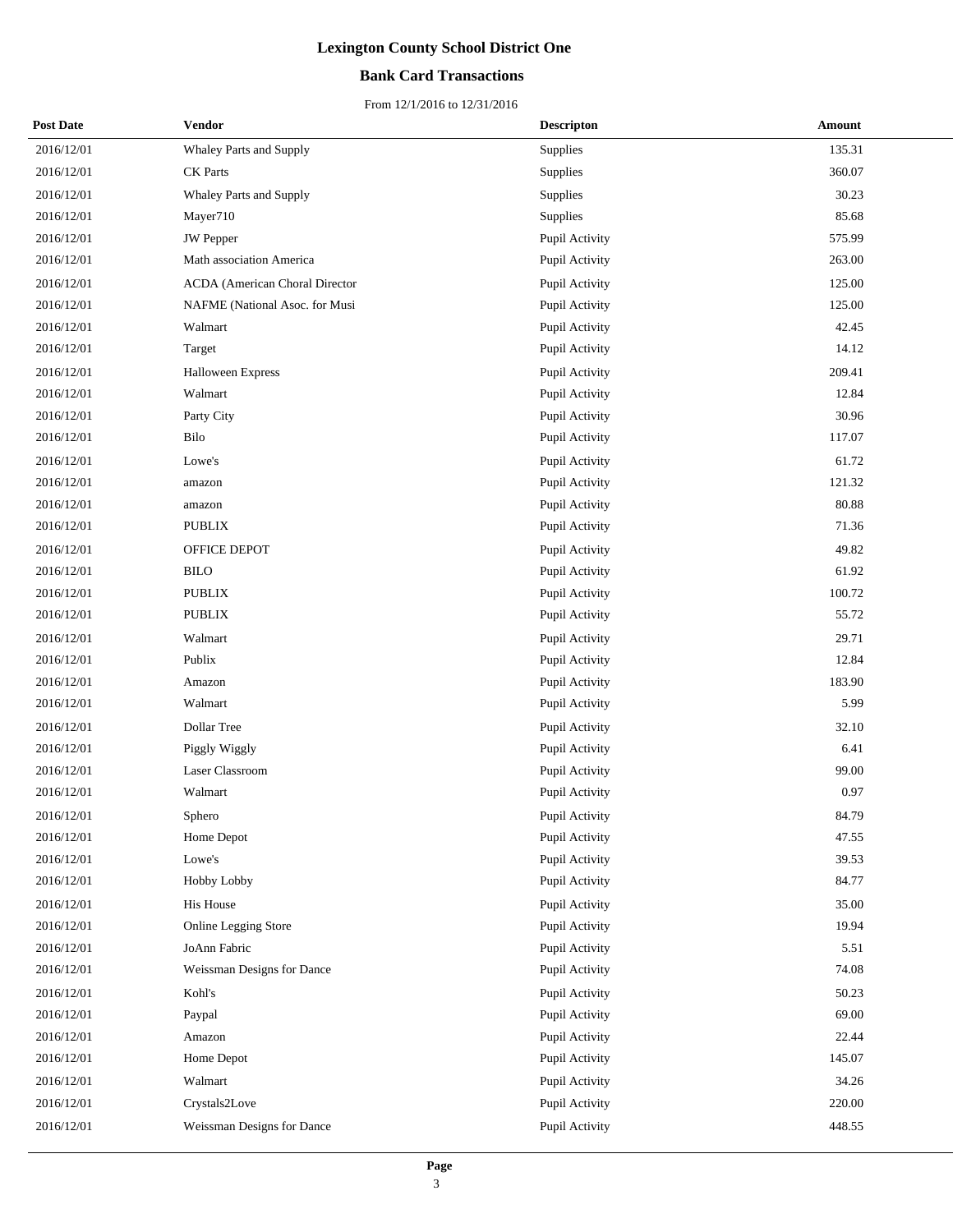## **Bank Card Transactions**

| <b>Post Date</b> | Vendor             | <b>Descripton</b>          | Amount   |
|------------------|--------------------|----------------------------|----------|
| 2016/12/01       | Amazon             | Pupil Activity             | 31.48    |
| 2016/12/01       | Amazon             | Pupil Activity             | 71.94    |
| 2016/12/01       | walmart            | Pupil Activity             | 62.34    |
| 2016/12/01       | walmart            | Pupil Activity             | 26.94    |
| 2016/12/01       | publix             | Pupil Activity             | 8.56     |
| 2016/12/01       | publix             | Pupil Activity             | 17.12    |
| 2016/12/01       | firehouse subs     | Pupil Activity             | 196.16   |
| 2016/12/01       | Publix             | Pupil Activity             | 25.68    |
| 2016/12/01       | Party City         | Pupil Activity             | 87.01    |
| 2016/12/01       | Publix             | Pupil Activity             | 59.99    |
| 2016/12/01       | Publix             | Pupil Activity             | 203.04   |
| 2016/12/01       | First to finish    | Pupil Activity             | 34.00    |
| 2016/12/01       | postnet            | Pupil Activity             | 372.05   |
| 2016/12/01       | Amazon.com         | Pupil Activity             | 83.56    |
| 2016/12/01       | Harbor freight     | Pupil Activity             | 167.97   |
| 2016/12/01       | amazon             | Pupil Activity             | 96.71    |
| 2016/12/01       | amazon             | Pupil Activity             | 72.76    |
| 2016/12/01       | Amazon             | <b>Technology Supplies</b> | 139.09   |
| 2016/12/02       | Amazon.com         | Supplies-Immersion         | 12.84    |
| 2016/12/02       | Amazon.com         | Supplies-Immersion         | 64.20    |
| 2016/12/02       | Amazon.com         | Supplies-Immersion         | 23.29    |
| 2016/12/02       | Vista prints       | Printing and Binding       | 144.10   |
| 2016/12/02       | Walmart            | Supplies                   | 27.54    |
| 2016/12/02       | <b>USPS</b>        | Supplies                   | 7.15     |
| 2016/12/02       | Newegg             | Supplies                   | 143.43   |
| 2016/12/02       | office depot       | Supplies                   | 48.14    |
| 2016/12/02       | vista print        | Supplies                   | 23.72    |
| 2016/12/02       | <b>USPS</b>        | Supplies                   | 10.74    |
| 2016/12/02       | Lowe's             | Supplies                   | $-68.60$ |
| 2016/12/02       | <b>Hyatt Hotel</b> | Travel                     | 977.19   |
| 2016/12/02       | <b>Hyatt Hotel</b> | Travel                     | 784.95   |
| 2016/12/02       | Pioneer Valley     | Supplies                   | 231.00   |
| 2016/12/02       | Twig-Red Balloon   | Supplies                   | 90.90    |
| 2016/12/02       | Walmart            | Supplies                   | 142.22   |
| 2016/12/02       | Walmart            | Supplies                   | 111.12   |
| 2016/12/02       | Lowes              | Supplies                   | 41.63    |
| 2016/12/02       | <b>CERRA</b>       | Travel                     | 50.00    |
| 2016/12/02       | Office Depot       | Supplies                   | 93.05    |
| 2016/12/02       | Amazon             | Supplies                   | 384.60   |
| 2016/12/02       | Office Depot       | Supplies                   | 16.04    |
| 2016/12/02       | Amazon             | Supplies                   | 58.09    |
| 2016/12/02       | Amazon             | Supplies                   | 21.99    |
| 2016/12/02       | Amazon             | Supplies                   | 137.24   |
| 2016/12/02       | Amazon             | Supplies                   | 159.00   |
| 2016/12/02       | Best Buy           | <b>Technology Supplies</b> | 149.78   |
|                  |                    |                            |          |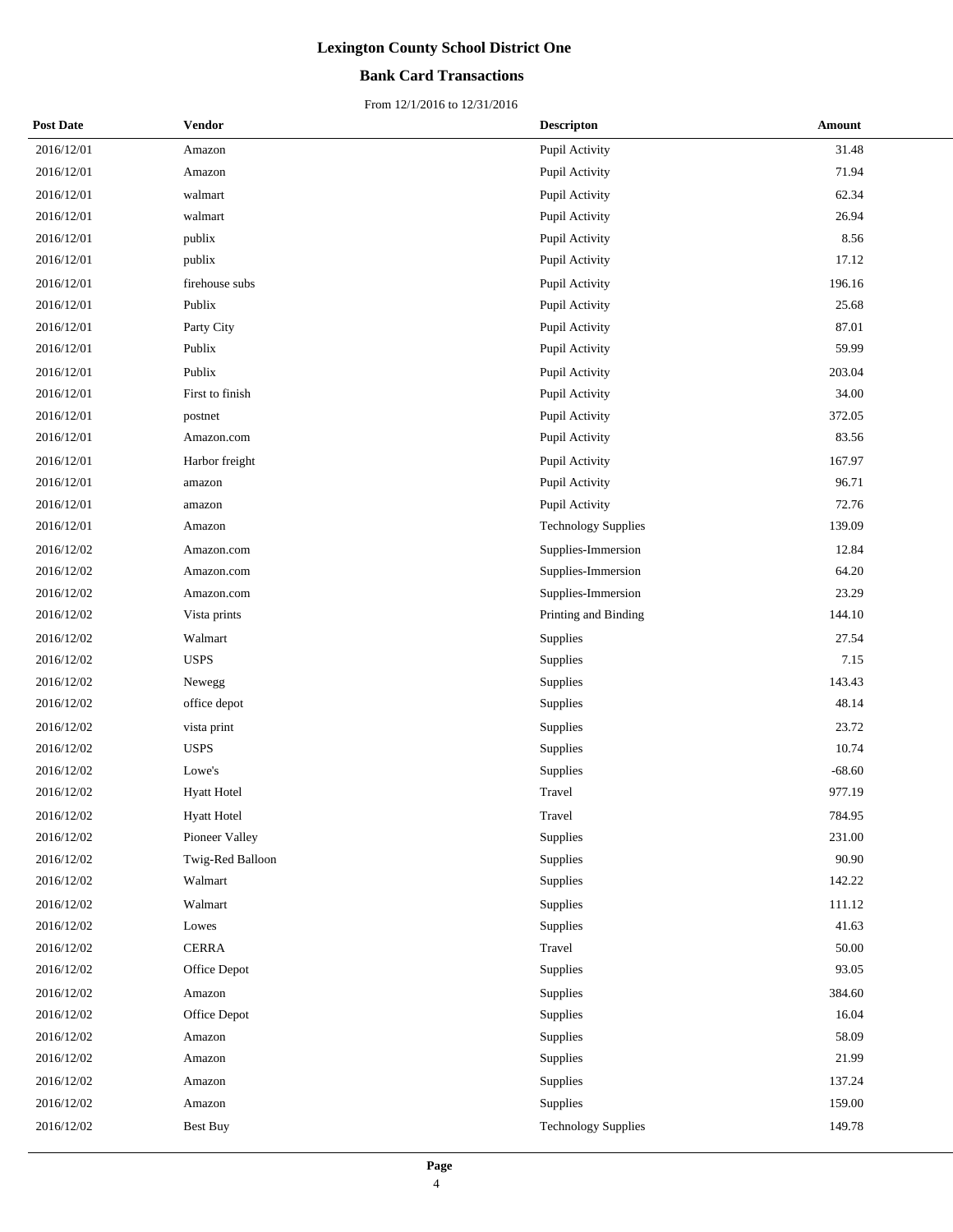## **Bank Card Transactions**

| <b>Post Date</b> | Vendor                   | <b>Descripton</b>          | Amount |
|------------------|--------------------------|----------------------------|--------|
| 2016/12/02       | Best Buy                 | <b>Technology Supplies</b> | 149.78 |
| 2016/12/02       | Apperson, Inc.           | <b>Technology Supplies</b> | 640.93 |
| 2016/12/02       | <b>UPS</b> Store         | Printing and Binding       | 41.73  |
| 2016/12/02       | Walmart                  | Supplies                   | 16.01  |
| 2016/12/02       | Lowes                    | Supplies                   | 104.00 |
| 2016/12/02       | <b>Staples</b>           | Supplies                   | 37.45  |
| 2016/12/02       | Scholastic Book Fairs    | Supplies                   | 18.17  |
| 2016/12/02       | Metro Cars               | Travel                     | 47.70  |
| 2016/12/02       | <b>United Airlines</b>   | Travel                     | 75.00  |
| 2016/12/02       | American Airlines        | Travel                     | 25.00  |
| 2016/12/02       | Marriott Detroit         | Travel                     | 657.80 |
| 2016/12/02       | American Airlines        | Travel                     | 25.00  |
| 2016/12/02       | American Airlines        | Travel                     | 25.00  |
| 2016/12/02       | <b>American Airlines</b> | Travel                     | 25.00  |
| 2016/12/02       | <b>American Airlines</b> | Travel                     | 25.00  |
| 2016/12/02       | <b>American Airlines</b> | Travel                     | 964.80 |
| 2016/12/02       | <b>AREF Metro Cab</b>    | Travel                     | 50.00  |
| 2016/12/02       | Marriott Detroit         | Travel                     | 657.80 |
| 2016/12/02       | Lowe's                   | Supplies                   | 347.54 |
| 2016/12/02       | Create For Less LLC      | Supplies                   | 11.57  |
| 2016/12/02       | Lowes                    | Supplies                   | 8.52   |
| 2016/12/02       | Amazon.com               | Supplies                   | 37.70  |
| 2016/12/02       | Wal-Mart.com             | Supplies                   | 249.60 |
| 2016/12/02       | <b>Academy Sports</b>    | Supplies                   | 194.39 |
| 2016/12/02       | Office Depot             | Supplies                   | 265.32 |
| 2016/12/02       | Amazon                   | Supplies                   | 15.22  |
| 2016/12/02       | Office Depot             | Supplies                   | 53.90  |
| 2016/12/02       | The UPS Store            | Supplies                   | 50.49  |
| 2016/12/02       | Amazon.com               | Supplies                   | 29.13  |
| 2016/12/02       | Amazon.com               | Supplies                   | 102.50 |
| 2016/12/02       | $\,$ papermart           | Supplies                   | 29.14  |
| 2016/12/02       | School Health            | Supplies                   | 228.22 |
| 2016/12/02       | Amazon                   | Supplies                   | 35.49  |
| 2016/12/02       | Amazon                   | Supplies                   | 15.95  |
| 2016/12/02       | Chronicle                | Periodicals                | 45.00  |
| 2016/12/02       | Audible                  | <b>Library Books</b>       | 21.27  |
| 2016/12/02       | Books-A-Million          | Library Books              | 154.05 |
| 2016/12/02       | Courtyard Marriott       | Travel                     | 186.12 |
| 2016/12/02       | Renaissance Ashville     | Travel                     | 427.14 |
| 2016/12/02       | Pesi                     | Travel                     | 399.98 |
| 2016/12/02       | <b>USPS</b>              | Supplies                   | 12.75  |
| 2016/12/02       | Home depot               | Supplies                   | 9.54   |
| 2016/12/02       | speedway                 | Supplies                   | 30.31  |
| 2016/12/02       | home depot               | Supplies                   | 23.76  |
| 2016/12/02       | home depot               | Supplies                   | 191.43 |
|                  |                          |                            |        |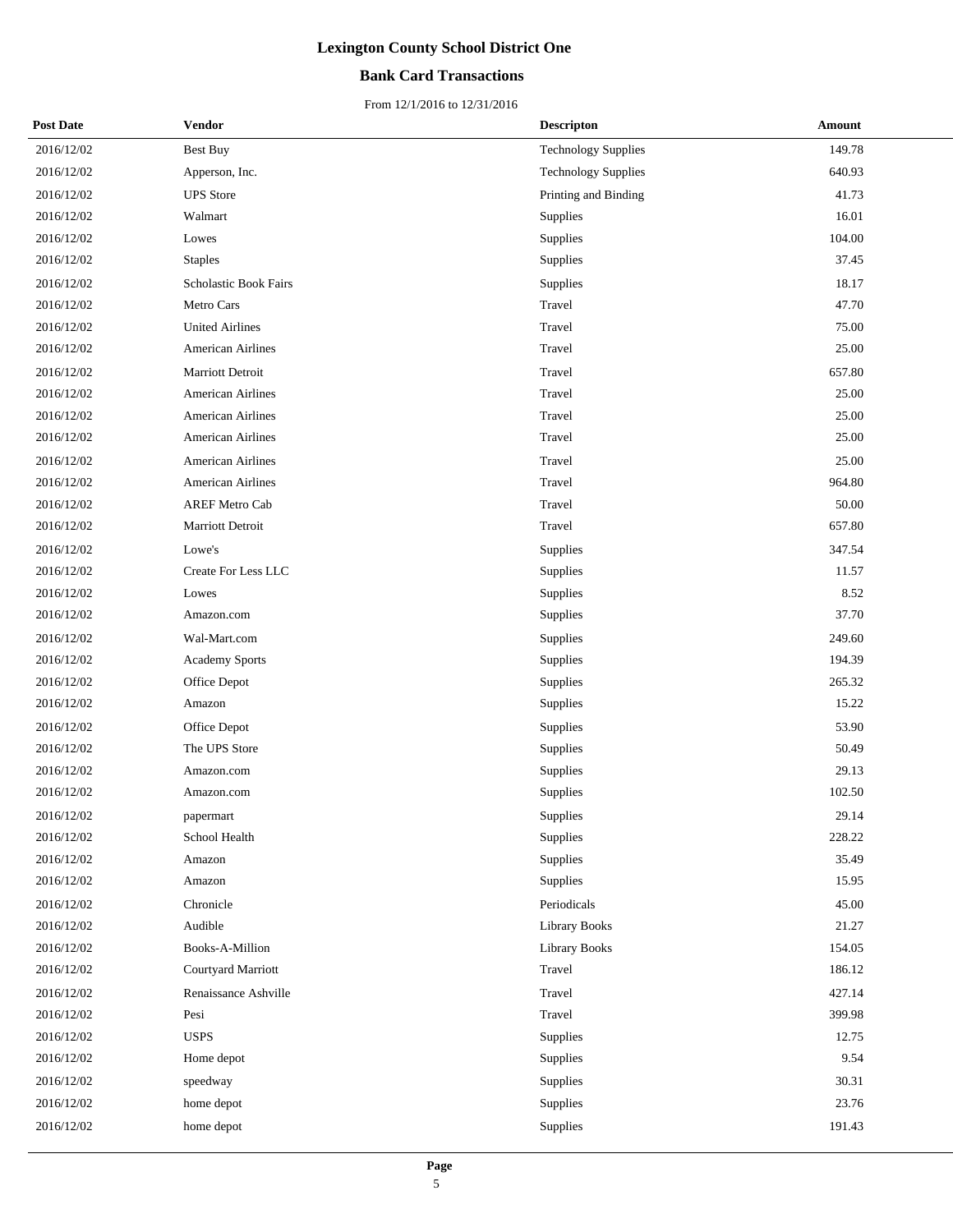## **Bank Card Transactions**

| <b>Post Date</b> | Vendor                  | <b>Descripton</b> | <b>Amount</b> |
|------------------|-------------------------|-------------------|---------------|
| 2016/12/02       | home depot              | Supplies          | 10.62         |
| 2016/12/02       | Amazon.com              | Supplies          | 130.70        |
| 2016/12/02       | Lowe's                  | Supplies          | 90.59         |
| 2016/12/02       | Fastenal                | Supplies          | 1.95          |
| 2016/12/02       | Ace Hardware            | Supplies          | 14.97         |
| 2016/12/02       | Walmart                 | Supplies          | 22.28         |
| 2016/12/02       | Derrick's Service       | Supplies          | 36.30         |
| 2016/12/02       | Walmart                 | Supplies          | 44.75         |
| 2016/12/02       | Pitt Stop               | Supplies          | 39.78         |
| 2016/12/02       | Pitt Stop               | Supplies          | 40.77         |
| 2016/12/02       | <b>Murphy Express</b>   | Supplies          | 39.98         |
| 2016/12/02       | Lowes                   | Supplies          | 56.09         |
| 2016/12/02       | Enlows                  | Supplies          | 143.60        |
| 2016/12/02       | Interstate              | Supplies          | 253.32        |
| 2016/12/02       | Interstate              | Supplies          | 203.20        |
| 2016/12/02       | Interstate              | Supplies          | 172.79        |
| 2016/12/02       | Enlows                  | Supplies          | 83.40         |
| 2016/12/02       | Interstate              | Supplies          | 80.47         |
| 2016/12/02       | LR Hook                 | Supplies          | 299.49        |
| 2016/12/02       | Lowes                   | Supplies          | 308.19        |
| 2016/12/02       | Interstate              | Supplies          | 51.97         |
| 2016/12/02       | Enlows                  | Supplies          | 130.38        |
| 2016/12/02       | Enlows                  | Supplies          | 178.41        |
| 2016/12/02       | Interstate              | Supplies          | 160.00        |
| 2016/12/02       | Enlows                  | Supplies          | 113.37        |
| 2016/12/02       | Walmart                 | Supplies          | 43.88         |
| 2016/12/02       | Walmart                 | Supplies          | 93.23         |
| 2016/12/02       | Walmart                 | Supplies          | 104.85        |
| 2016/12/02       | Walmart                 | Supplies          | 66.60         |
| 2016/12/02       | Walmart                 | Supplies          | 25.72         |
| 2016/12/02       | <b>USPS</b>             | Supplies          | 498.20        |
| 2016/12/02       | RobotEvents             | Supplies          | 200.00        |
| 2016/12/02       | Plank Road Publishing   | Pupil Activity    | 91.95         |
| 2016/12/02       | PayPal Miller Marketing | Pupil Activity    | 22.95         |
| 2016/12/02       | Office Depot            | Pupil Activity    | 66.86         |
| 2016/12/02       | Amazon.com              | Pupil Activity    | 24.98         |
| 2016/12/02       | Amazon.com              | Pupil Activity    | 13.17         |
| 2016/12/02       | Partycity.com           | Pupil Activity    | 40.62         |
| 2016/12/02       | <b>BI-LO</b>            | Pupil Activity    | 10.47         |
| 2016/12/02       | Joann Fabric            | Pupil Activity    | 250.41        |
| 2016/12/02       | Dollar General          | Pupil Activity    | 31.89         |
| 2016/12/02       | Amazon.com              | Pupil Activity    | 89.88         |
| 2016/12/02       | Amazon.com              | Pupil Activity    | 86.40         |
| 2016/12/02       | Wal Mart                | Pupil Activity    | 4.75          |
| 2016/12/02       | Wal Mart                | Pupil Activity    | 50.07         |
|                  |                         |                   |               |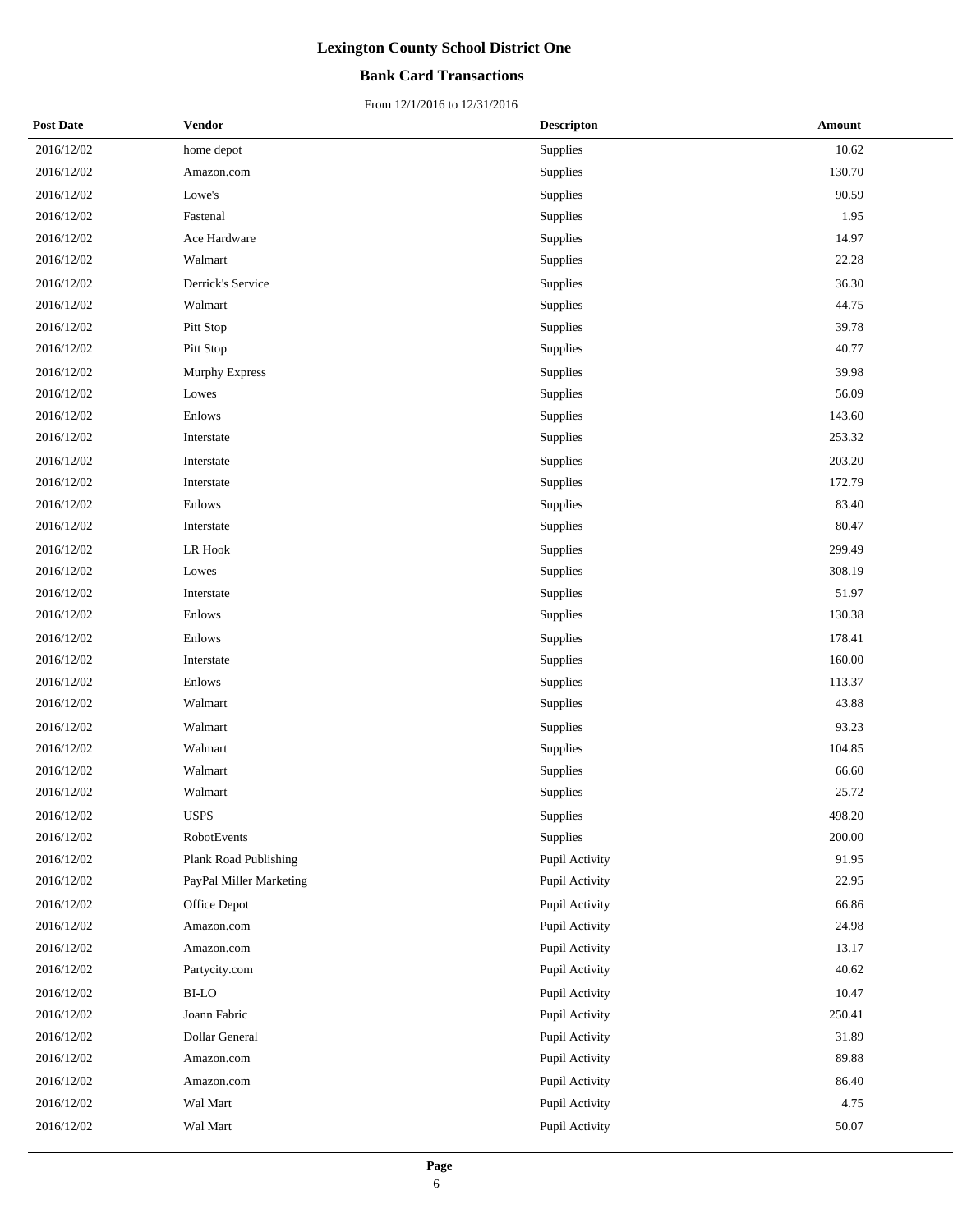## **Bank Card Transactions**

| <b>Post Date</b> | Vendor                         | <b>Descripton</b> | Amount |
|------------------|--------------------------------|-------------------|--------|
| 2016/12/02       | Office Depot                   | Pupil Activity    | 288.23 |
| 2016/12/02       | Sam's                          | Pupil Activity    | 36.49  |
| 2016/12/02       | Piggly Wiggly                  | Pupil Activity    | 62.09  |
| 2016/12/02       | Michaels                       | Pupil Activity    | 121.44 |
| 2016/12/02       | Scholastic, Inc.               | Pupil Activity    | 11.55  |
| 2016/12/02       | Publix                         | Pupil Activity    | 72.05  |
| 2016/12/02       | Time                           | Pupil Activity    | 223.00 |
| 2016/12/02       | Amazon.com                     | Pupil Activity    | 15.51  |
| 2016/12/02       | Amazon.com                     | Pupil Activity    | 11.75  |
| 2016/12/02       | Amazon.com                     | Pupil Activity    | 53.66  |
| 2016/12/02       | Dollar General                 | Pupil Activity    | 34.87  |
| 2016/12/02       | <b>BI-LO</b>                   | Pupil Activity    | 8.14   |
| 2016/12/02       | Dollar tree Stores             | Pupil Activity    | 7.42   |
| 2016/12/02       | Lucks Music Library (3 invoice | Pupil Activity    | 296.06 |
| 2016/12/02       | Amazon                         | Pupil Activity    | 194.51 |
| 2016/12/02       | Dick's Sporting Goods          | Pupil Activity    | 320.97 |
| 2016/12/02       | Amazon Mktplace                | Pupil Activity    | 39.99  |
| 2016/12/02       | Publix                         | Pupil Activity    | 11.72  |
| 2016/12/02       | Walgreen's                     | Pupil Activity    | 28.50  |
| 2016/12/02       | Wal-Mart                       | Pupil Activity    | 18.58  |
| 2016/12/02       | Trophy & Award Center          | Pupil Activity    | 91.97  |
| 2016/12/02       | Target.com                     | Pupil Activity    | 22.38  |
| 2016/12/02       | Fabric for service project-iCi | Pupil Activity    | 56.25  |
| 2016/12/02       | SP*Kidnits                     | Pupil Activity    | 30.40  |
| 2016/12/02       | Amazon.com                     | Pupil Activity    | 31.38  |
| 2016/12/02       | Walmart                        | Pupil Activity    | 141.42 |
| 2016/12/02       | Parker's of Lexington (2)      | Pupil Activity    | 119.84 |
| 2016/12/02       | Walmart                        | Pupil Activity    | 33.30  |
| 2016/12/02       | SC Cheer Coaches Association   | Pupil Activity    | 100.00 |
| 2016/12/02       | Storey's Florist               | Pupil Activity    | 150.00 |
| 2016/12/02       | Jet Fuel                       | Pupil Activity    | 25.00  |
| 2016/12/02       | Jet Fuel                       | Pupil Activity    | 31.69  |
| 2016/12/02       | <b>BSN</b> Sports              | Pupil Activity    | 143.27 |
| 2016/12/02       | Coachcomm                      | Pupil Activity    | 139.65 |
| 2016/12/02       | Publix                         | Pupil Activity    | 47.02  |
| 2016/12/02       | Bilo                           | Pupil Activity    | 61.62  |
| 2016/12/02       | Hudson's Smokehouse            | Pupil Activity    | 15.48  |
| 2016/12/02       | <b>CVS</b>                     | Pupil Activity    | 8.46   |
| 2016/12/02       | Publix                         | Pupil Activity    | 7.30   |
| 2016/12/02       | Chick Fil A                    | Pupil Activity    | 250.35 |
| 2016/12/02       | Schlotskys Deli                | Pupil Activity    | 300.00 |
| 2016/12/02       | Chick Fil A                    | Pupil Activity    | 250.35 |
| 2016/12/02       | Ole Timey of Lexington         | Pupil Activity    | 169.50 |
| 2016/12/02       | Pine Press Printing            | Pupil Activity    | 249.80 |
| 2016/12/02       | TrackWrestling                 | Pupil Activity    | 81.00  |
|                  |                                |                   |        |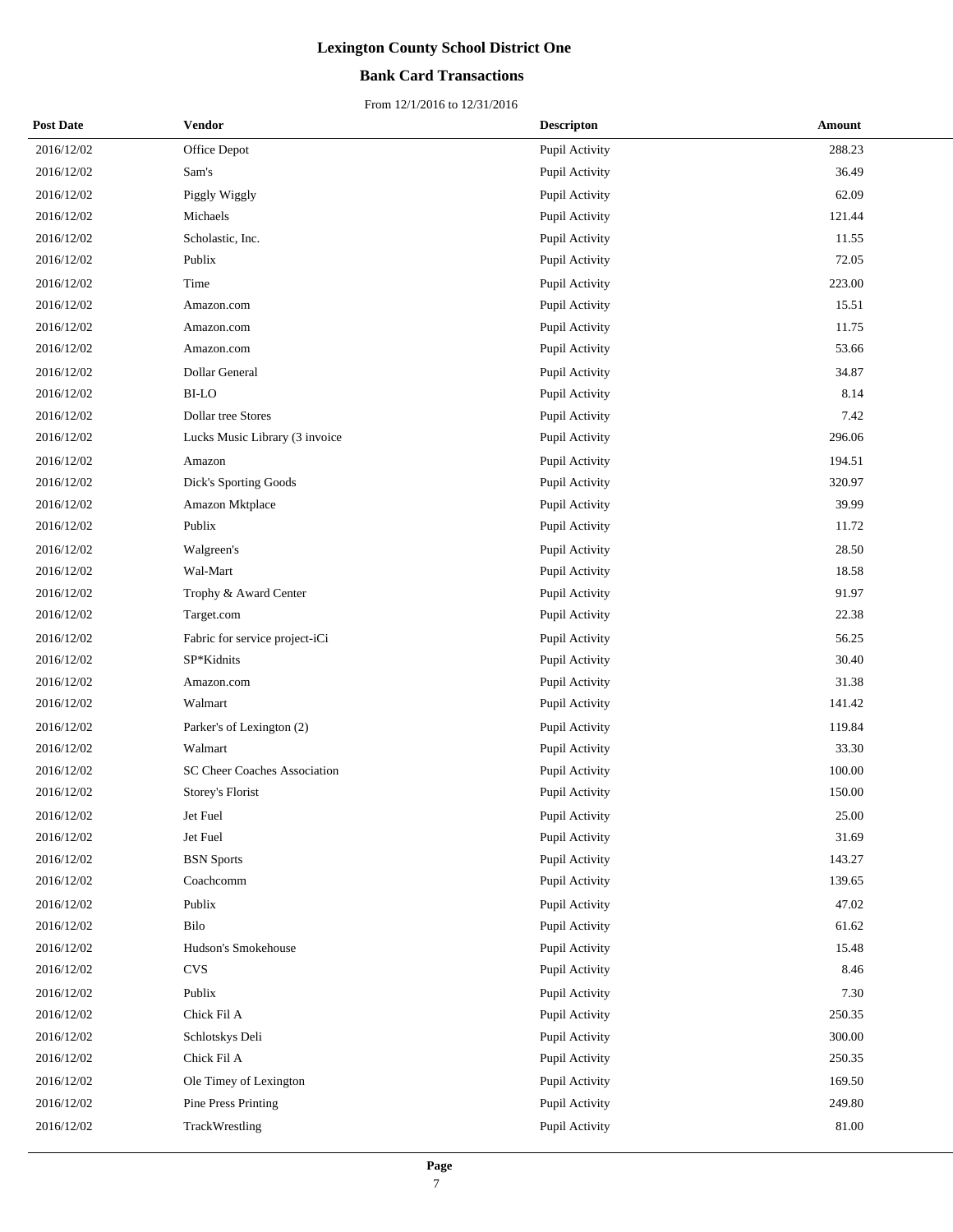## **Bank Card Transactions**

| <b>Post Date</b> | Vendor                        | <b>Descripton</b> | <b>Amount</b> |
|------------------|-------------------------------|-------------------|---------------|
| 2016/12/02       | FloWrestling                  | Pupil Activity    | 150.00        |
| 2016/12/02       | Neff                          | Pupil Activity    | 219.16        |
| 2016/12/02       | Office Depot                  | Pupil Activity    | 117.44        |
| 2016/12/02       | Halo                          | Pupil Activity    | 637.72        |
| 2016/12/02       | Olive Garden                  | Pupil Activity    | 372.25        |
| 2016/12/02       | <b>Big Billy's Burgers</b>    | Pupil Activity    | 325.00        |
| 2016/12/02       | <b>Hyatt Place</b>            | Pupil Activity    | 142.88        |
| 2016/12/02       | <b>Hyatt Place</b>            | Pupil Activity    | 142.88        |
| 2016/12/02       | <b>Exxon Mobile</b>           | Pupil Activity    | 42.00         |
| 2016/12/02       | Shell Oil                     | Pupil Activity    | 35.00         |
| 2016/12/02       | The Members Club at Woodcreek | Pupil Activity    | 129.60        |
| 2016/12/02       | Coosaw Creek Country Club     | Pupil Activity    | 159.90        |
| 2016/12/02       | Bonefish Grill                | Pupil Activity    | 260.00        |
| 2016/12/02       | Groucho's Deli                | Pupil Activity    | 66.29         |
| 2016/12/02       | Fatz Caf??                    | Pupil Activity    | 238.64        |
| 2016/12/02       | Mellow Mushroom               | Pupil Activity    | 210.24        |
| 2016/12/02       | Publix                        | Pupil Activity    | 37.63         |
| 2016/12/02       | Publix                        | Pupil Activity    | 31.26         |
| 2016/12/02       | Amazon.com                    | Pupil Activity    | 128.10        |
| 2016/12/02       | Archery                       | Pupil Activity    | 101.66        |
| 2016/12/02       | Lowe's                        | Pupil Activity    | 112.94        |
| 2016/12/02       | Office Depot                  | Pupil Activity    | 12.29         |
| 2016/12/02       | target                        | Pupil Activity    | 38.43         |
| 2016/12/02       | Hilton                        | Pupil Activity    | 129.87        |
| 2016/12/02       | Hilton                        | Pupil Activity    | 129.87        |
| 2016/12/02       | Hilton                        | Pupil Activity    | 129.87        |
| 2016/12/02       | Hilton                        | Pupil Activity    | 129.87        |
| 2016/12/02       | <b>BSN</b> Sports             | Pupil Activity    | 149.67        |
| 2016/12/02       | Amazon.com                    | Supplies          | 170.91        |
| 2016/12/02       | Michaels                      | Supplies          | 27.80         |
| 2016/12/02       | Amazon.com                    | Supplies          | 96.47         |
| 2016/12/02       | Amazon.com                    | Supplies          | 52.74         |
| 2016/12/02       | Amazon.com                    | Supplies          | 32.05         |
| 2016/12/02       | Amazon.com                    | Supplies          | 36.00         |
| 2016/12/02       | Amazon.com                    | Supplies          | 59.80         |
| 2016/12/02       | Amazon.com                    | Supplies          | 29.23         |
| 2016/12/02       | Amazon.com                    | Supplies          | 14.18         |
| 2016/12/02       | Amazon.com                    | Supplies          | 52.67         |
| 2016/12/02       | Amazon.com                    | Supplies          | 9.52          |
| 2016/12/02       | Amazon.com                    | Supplies          | 26.99         |
| 2016/12/02       | Amazon.com                    | Supplies          | 159.52        |
| 2016/12/05       | Marriott                      | Travel            | 493.35        |
| 2016/12/05       | <b>Business Valet</b>         | Travel            | 47.00         |
| 2016/12/05       | Marriott                      | Travel            | 493.35        |
| 2016/12/05       | Marriott                      | Travel            | 657.80        |
|                  |                               |                   |               |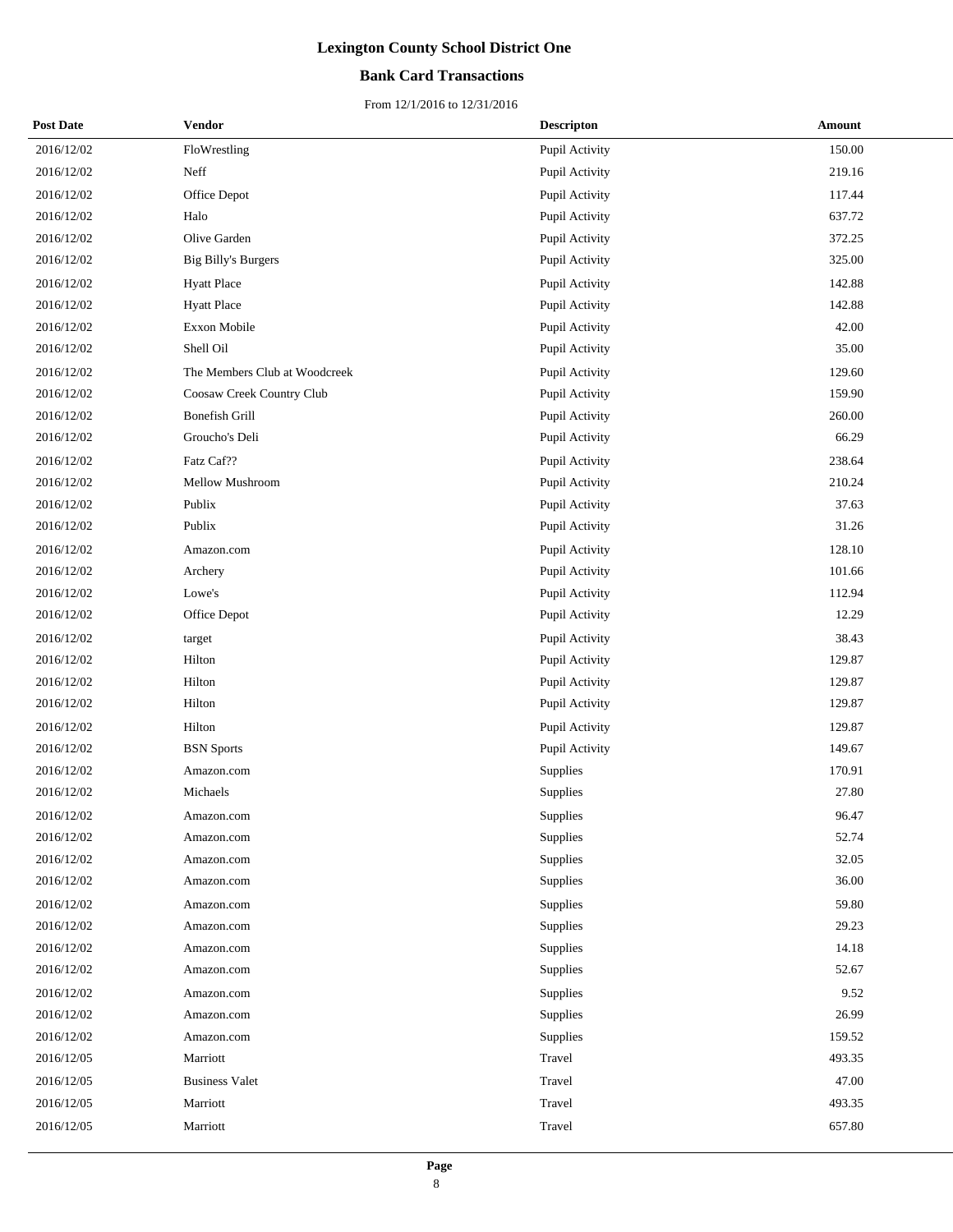## **Bank Card Transactions**

| <b>Post Date</b> | Vendor                         | <b>Descripton</b>         | Amount    |
|------------------|--------------------------------|---------------------------|-----------|
| 2016/12/05       | Mariott                        | Travel                    | 657.80    |
| 2016/12/05       | Ed Smith Lumber                | Supplies                  | 29.96     |
| 2016/12/05       | Ak-Models, Inc.                | Supplies                  | $-114.67$ |
| 2016/12/05       | Amazon                         | Supplies                  | 5.85      |
| 2016/12/05       | Amazon                         | Supplies                  | 54.24     |
| 2016/12/05       | <b>METRO Cab</b>               | Travel                    | 58.70     |
| 2016/12/05       | Andiamo Riverfront Restaurant  | Travel                    | 303.10    |
| 2016/12/05       | <b>Business Valet</b>          | Travel                    | 61.00     |
| 2016/12/05       | <b>METRO Cab</b>               | Travel                    | 58.70     |
| 2016/12/05       | <b>METRO Cab</b>               | Travel                    | 53.90     |
| 2016/12/05       | EL Education                   | Supplies                  | 114.00    |
| 2016/12/05       | <b>EL Education</b>            | Supplies                  | 117.98    |
| 2016/12/05       | Amazon                         | Supplies                  | 38.16     |
| 2016/12/05       | Ed Smith Lumber                | Supplies                  | 17.66     |
| 2016/12/05       | Town & Country                 | Supplies                  | 130.01    |
| 2016/12/05       | Ed Smith Lumber                | Supplies                  | 21.36     |
| 2016/12/05       | <b>Ed Smith Lumber</b>         | Supplies                  | 23.52     |
| 2016/12/05       | Ed Smith Lumber                | Supplies                  | 33.90     |
| 2016/12/05       | Wingate by Wyndham             | Other Prof & Tech Service | 111.99    |
| 2016/12/05       | <b>SLED</b>                    | Other Prof & Tech Service | 160.00    |
| 2016/12/05       | Office Depot                   | Supplies                  | 222.53    |
| 2016/12/05       | Office Depot                   | Supplies                  | 42.78     |
| 2016/12/05       | Easy Keys                      | Supplies                  | 9.92      |
| 2016/12/05       | Speed Tech Lights              | Supplies                  | 25.28     |
| 2016/12/05       | Office Depot                   | Supplies                  | 103.01    |
| 2016/12/05       | Amazon                         | Pupil Activity            | 255.99    |
| 2016/12/05       | <b>US Post Office</b>          | Pupil Activity            | 9.75      |
| 2016/12/05       | <b>Teacher Discovery</b>       | Pupil Activity            | 175.44    |
| 2016/12/05       | Amazon                         | Pupil Activity            | 135.96    |
| 2016/12/05       | <b>Teacher Discovery</b>       | Pupil Activity            | 202.35    |
| 2016/12/05       | Teacher Discovery              | <b>Pupil Activity</b>     | 188.15    |
| 2016/12/05       | <b>Teacher Discovery</b>       | Pupil Activity            | 187.91    |
| 2016/12/05       | <b>Teacher Discovery</b>       | Pupil Activity            | 163.82    |
| 2016/12/05       | Amazon                         | Pupil Activity            | 299.40    |
| 2016/12/05       | Amazon                         | Pupil Activity            | 99.80     |
| 2016/12/05       | Ed Smith Lumber                | Pupil Activity            | 287.12    |
| 2016/12/05       | Postal Express                 | Pupil Activity            | 169.73    |
| 2016/12/05       | Pitt Stop                      | Pupil Activity            | 10.92     |
| 2016/12/05       | Pitt Stop                      | Pupil Activity            | 8.03      |
| 2016/12/05       | Carolina Scales                | Pupil Activity            | 102.82    |
| 2016/12/05       | Diamond Back Golf              | Pupil Activity            | 120.00    |
| 2016/12/05       | Diamond Back Golf              | Pupil Activity            | $-120.00$ |
| 2016/12/07       | SOUTH CAROLINA ASSOCIATIO 803- | Travel                    | 25.00     |
| 2016/12/07       | SOUTH CAROLINA ASSOCIATIO 803- | Travel                    | 25.00     |
| 2016/12/07       | SOUTH CAROLINA ASSOCIATIO 803- | Travel                    | 25.00     |
|                  |                                |                           |           |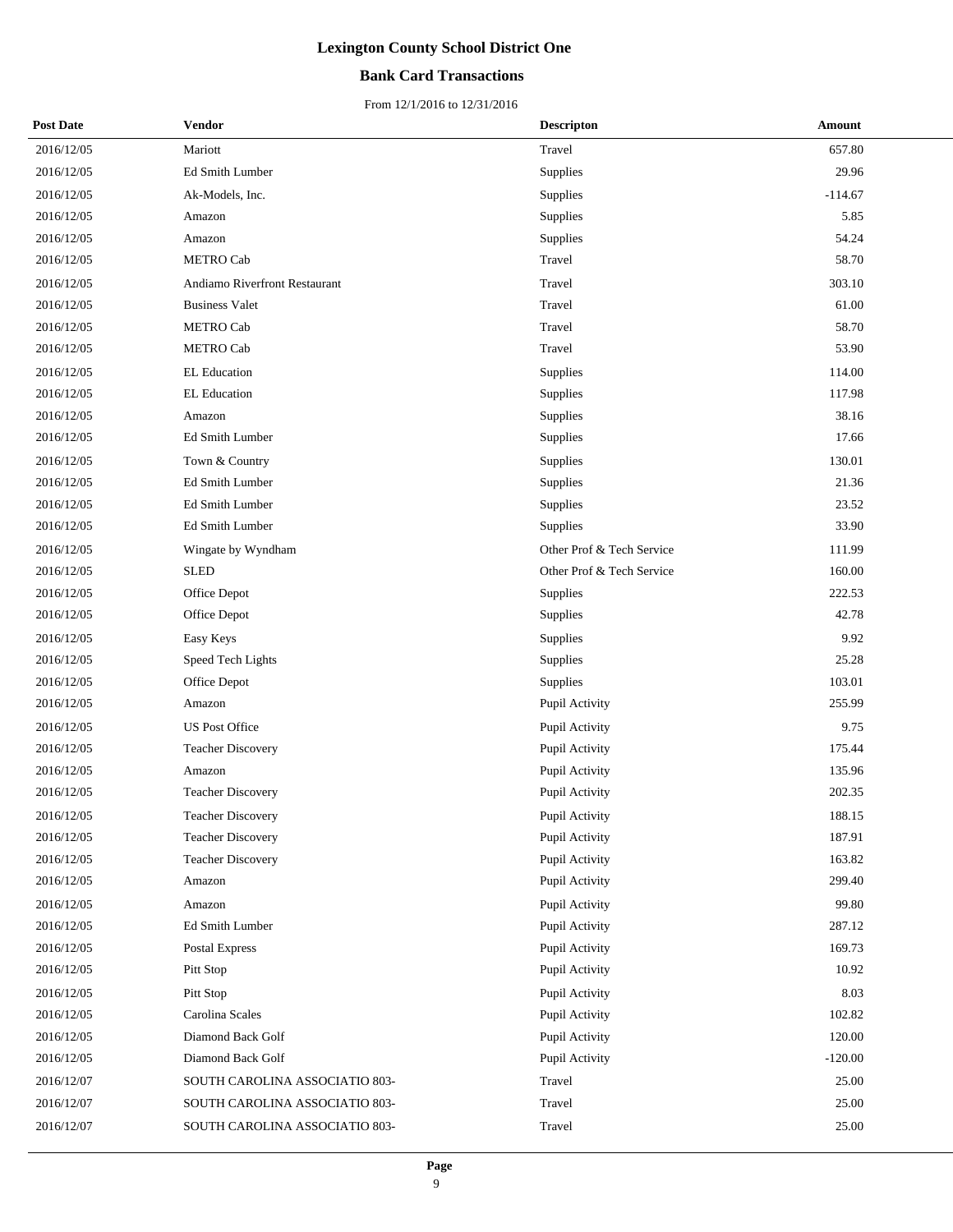## **Bank Card Transactions**

| <b>Post Date</b> | Vendor                               | <b>Descripton</b>         | Amount   |
|------------------|--------------------------------------|---------------------------|----------|
| 2016/12/07       | HILTON HOTELS MYRTLE MYRTLE BE       | Travel                    | 230.88   |
| 2016/12/07       | MARRIOTT MYRTLE BEACH MYRTLE B       | Travel                    | 203.84   |
| 2016/12/07       | HILTON HOTELS MYRTLE MYRTLE BE       | Travel                    | 233.10   |
| 2016/12/07       | HILTON HOTELS MYRTLE MYRTLE BE       | Travel                    | 325.85   |
| 2016/12/07       | HILTON HOTELS MYRTLE MYRTLE BE       | Travel                    | 233.10   |
| 2016/12/07       | HILTON HOTELS MYRTLE MYRTLE BE       | Travel                    | 233.10   |
| 2016/12/07       | MARRIOTT MYRTLE BEACH MYRTLE B       | Travel                    | 549.24   |
| 2016/12/07       | ADOBE*EXPORTPDF SUB 800-833-66       | Software Renewal/Agreemen | 25.55    |
| 2016/12/07       | OFFICE DEPOT #1214 800-463-376       | Supplies                  | 30.75    |
| 2016/12/07       | FREDPRYOR CAREERTRACK 800-5563       | Dues and Fees             | 199.00   |
| 2016/12/07       | WM SUPERCENTER #881 LEXINGTON        | Other Objects             | 47.05    |
| 2016/12/12       | United Airlines (Travelocity)        | Travel                    | 404.20   |
| 2016/12/12       | Paypal (NADSFL)                      | Travel                    | 100.00   |
| 2016/12/12       | Travelocity                          | Travel                    | 1,663.95 |
| 2016/12/12       | United Airlines (Travelocity)        | Travel                    | 404.20   |
| 2016/12/12       | Finance charge                       | Supplies                  | 31.99    |
| 2016/12/12       | Office Depot                         | Supplies                  | $-20.00$ |
| 2016/12/12       | Walmart Supercenter                  | Supplies                  | 15.31    |
| 2016/12/12       | Amazon                               | Supplies                  | 63.46    |
| 2016/12/12       | Monoprice                            | Supplies                  | 27.44    |
| 2016/12/12       | Office Depot                         | Supplies                  | 159.95   |
| 2016/12/12       | Office Depot                         | Supplies                  | 263.06   |
| 2016/12/12       | <b>Michaels Stores</b>               | Supplies                  | 41.32    |
| 2016/12/12       | Hobby Lobby                          | Supplies                  | 19.23    |
| 2016/12/12       | Carolina Pottery                     | Supplies                  | $-69.45$ |
| 2016/12/12       | Amazon                               | Supplies                  | 166.00   |
| 2016/12/12       | Office Depot                         | Supplies                  | 101.49   |
| 2016/12/12       | Late Fee                             | Supplies                  | 35.00    |
| 2016/12/12       | Office Supply                        | Supplies                  | 406.95   |
| 2016/12/12       | Late Fee                             | Supplies                  | 35.00    |
| 2016/12/12       | Finance Charge                       | Supplies                  | 12.68    |
| 2016/12/12       | Capital Advantage Publishing         | Supplies                  | 18.00    |
| 2016/12/12       | Food Lion                            | Supplies                  | 4.99     |
| 2016/12/12       | Paypal (NADSFL)                      | Dues and Fees             | 40.00    |
| 2016/12/12       | American Educational Research        | Dues and Fees             | 180.00   |
| 2016/12/12       | <b>American Educational Research</b> | Dues and Fees             | 180.00   |
| 2016/12/12       | American Educational Research        | Dues and Fees             | 180.00   |
| 2016/12/12       | Learning forward                     | Dues and Fees             | 99.00    |
| 2016/12/12       | Little Caesars Pizza                 | Other Objects             | 34.96    |
| 2016/12/12       | Credit Voucher for Litchfield        | Other Objects             | $-31.86$ |
| 2016/12/12       | Publix                               | Other Objects             | 26.44    |
| 2016/12/12       | Marco's Pizza                        | Other Objects             | 45.86    |
| 2016/12/12       | <b>Resources for Educators</b>       | Printing and Binding      | 338.00   |
| 2016/12/12       | Courtyard by Marriott, Ashevil       | Travel                    | 505.11   |
| 2016/12/12       | Courtyard By Marriott, Ashevil       | Travel                    | 505.11   |
|                  |                                      |                           |          |